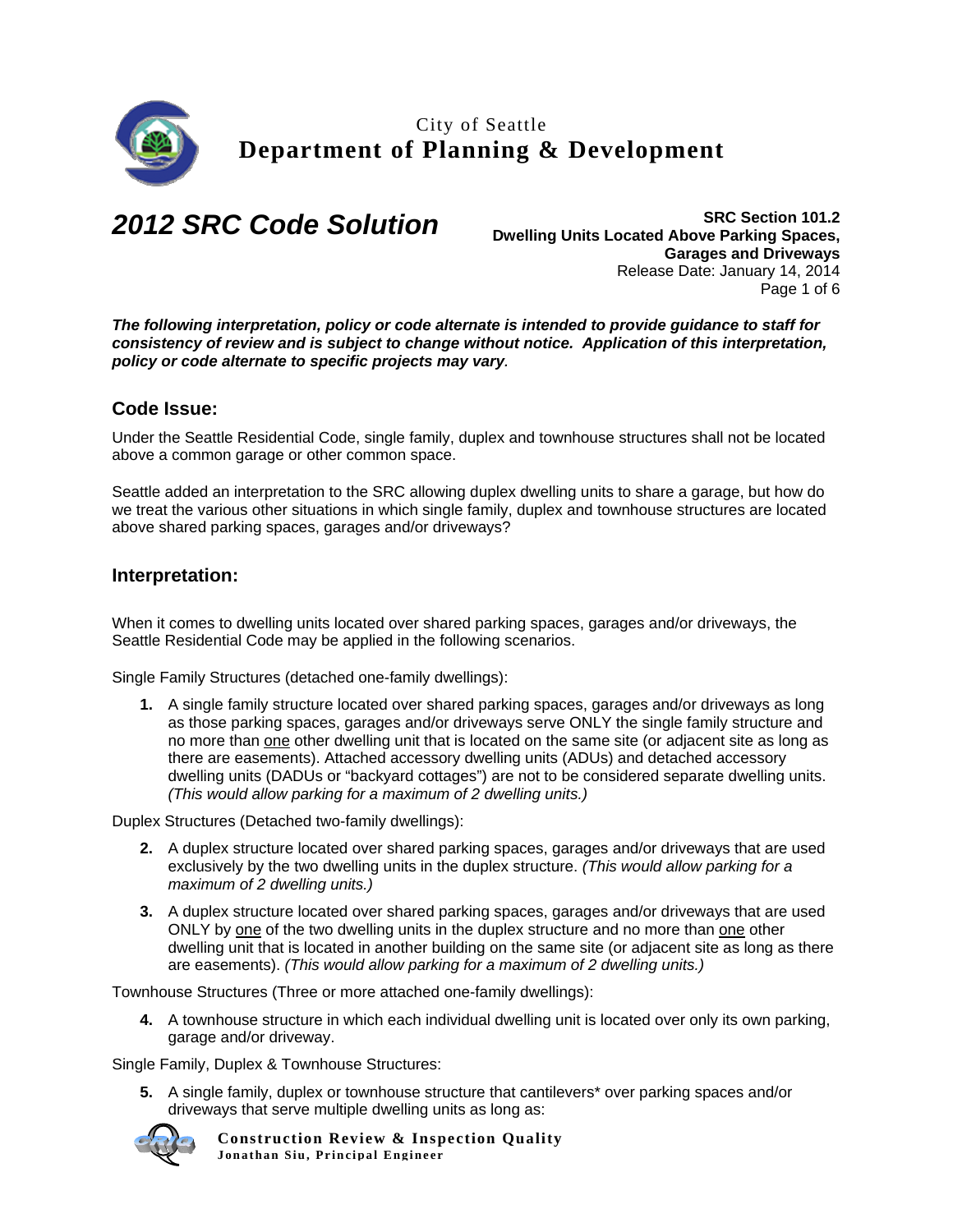**Section R101.2 Dwelling Units Located Above Parking Spaces, Garages and Driveways**  Release Date: January 14, 2014 Page 2 of 6

- a. The depth of the cantilever, measured from the face of the building, is 6 feet or less, AND
- b. There must be an opening between the cantilever and the adjacent property line or assumed property line that is at least equal to the depth of the cantilever. The width of the opening must be measured from the edge of the cantilever or any eave projections above. *(This would allow parking or driveway access for an unlimited number of dwelling units.)*

\*Cantilevers, as used in the context of this code solution only, shall be cantilevers OR portions of the dwelling unit that are supported by posts or walls, as long as the parking or driving areas below are open on at least one side. See Item 5 Examples below.

#### **Item 1 Example - Single Family Structure:**

(Site Plan – Plan View)



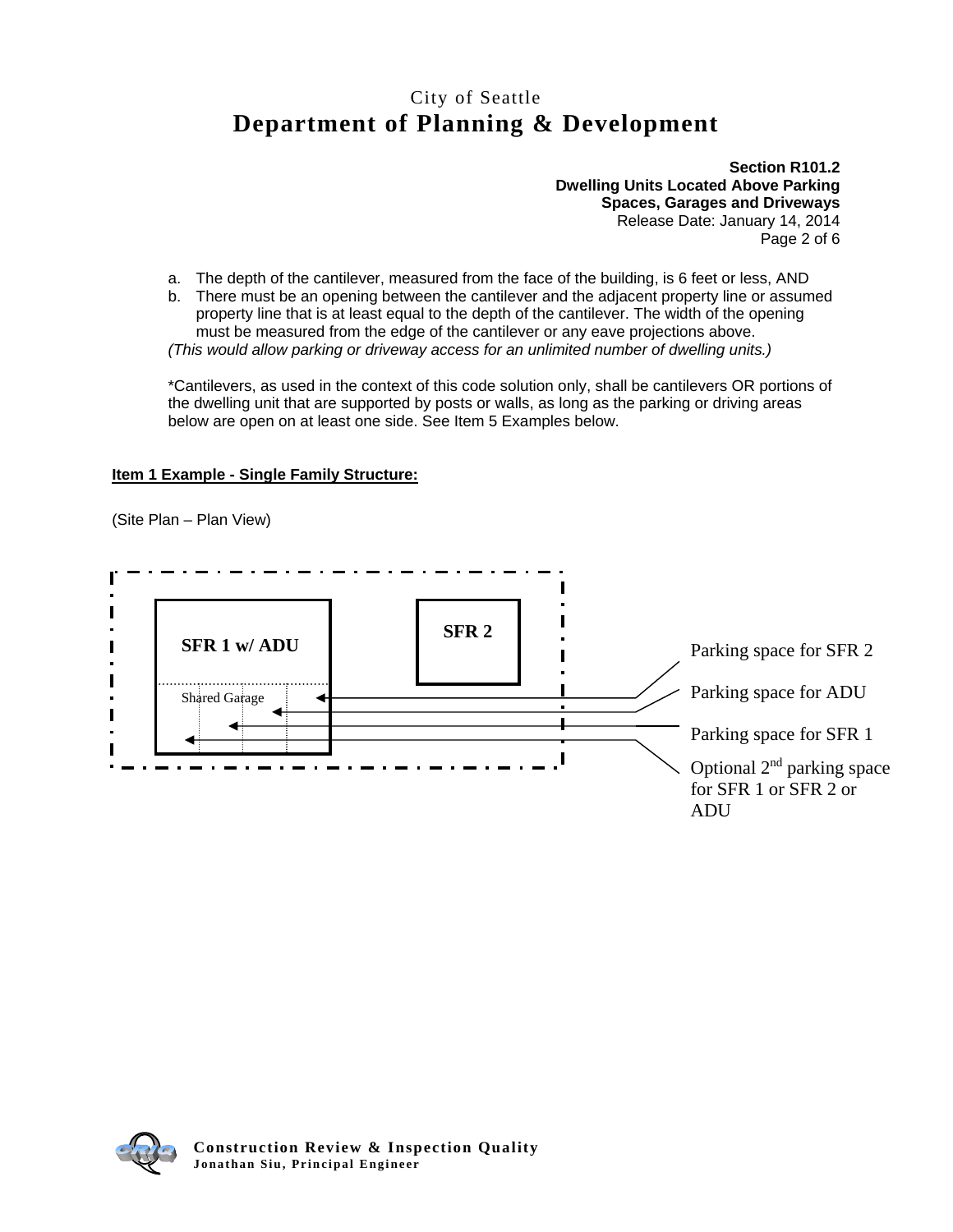**Section R101.2 Dwelling Units Located Above Parking Spaces, Garages and Driveways**  Release Date: January 14, 2014 Page 3 of 6

#### **Item 2 Example - Duplex Structure:**

(Building Section – Section View)



## **Item 3 Example - Duplex Structure:**



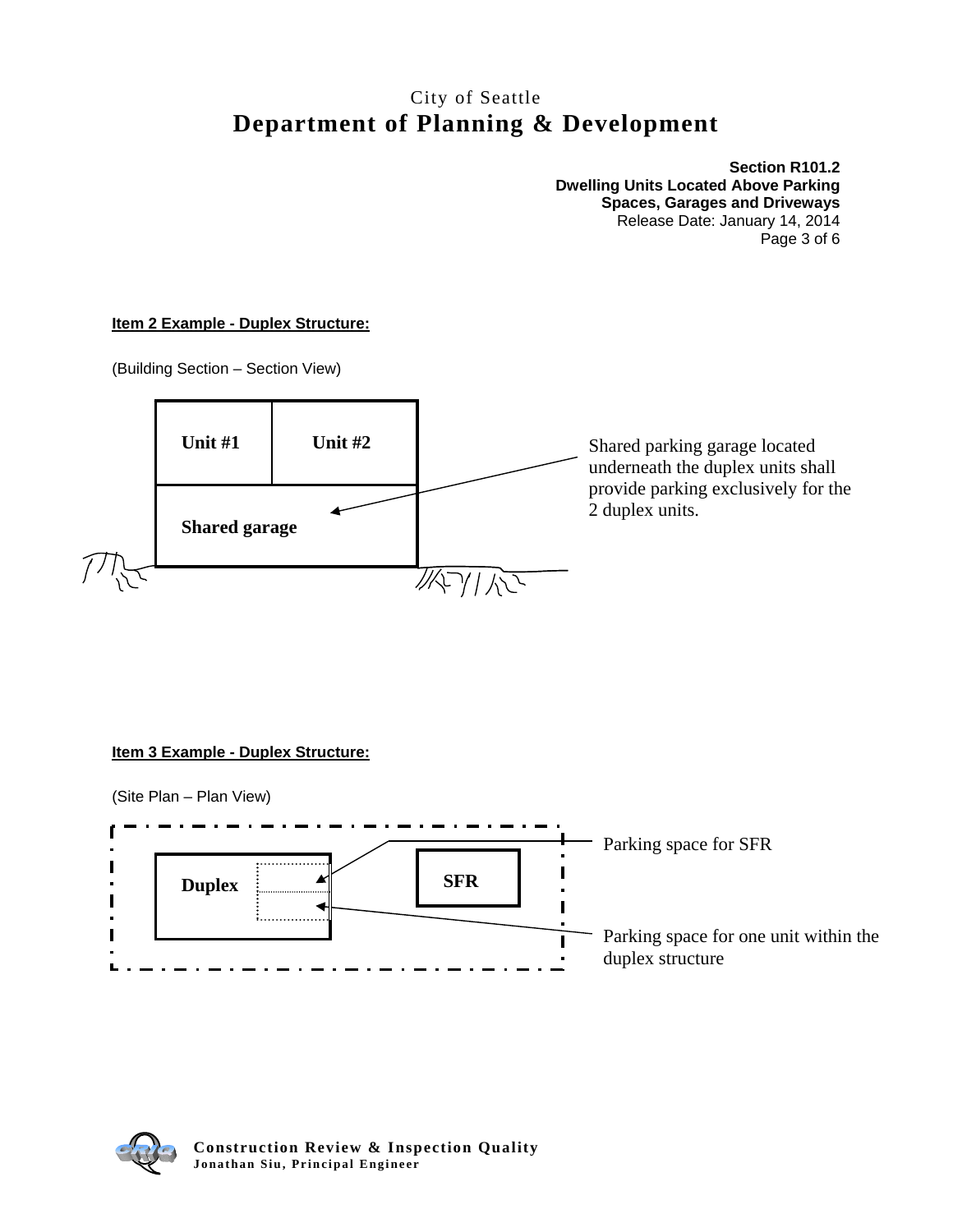**Section R101.2 Dwelling Units Located Above Parking Spaces, Garages and Driveways**  Release Date: January 14, 2014 Page 4 of 6

**Item 4 Example - Townhouse Structure:** 

(Site Plan – Plan View)



**Townhouse building with 5 units, each unit has its own parking garage** 

**Item 5 Example A – Cantilevers\* for Single Family, Duplex and Townhouse Structures:**  (Site Plan – Plan View)



This cantilever is a true cantilever, unsupported on 3 sides.

**A =** Depth of cantilever: must be 6' or less.

**B** = Distance measured between edge of cantilever (or eave projections above) and property line: must be equal to or greater than **A**.

\*Cantilevers, as used in the context of this code solution only, shall be cantilevers OR portions of the dwelling unit that are supported by posts or walls, as long as the parking or driving areas below are open on at least one side.

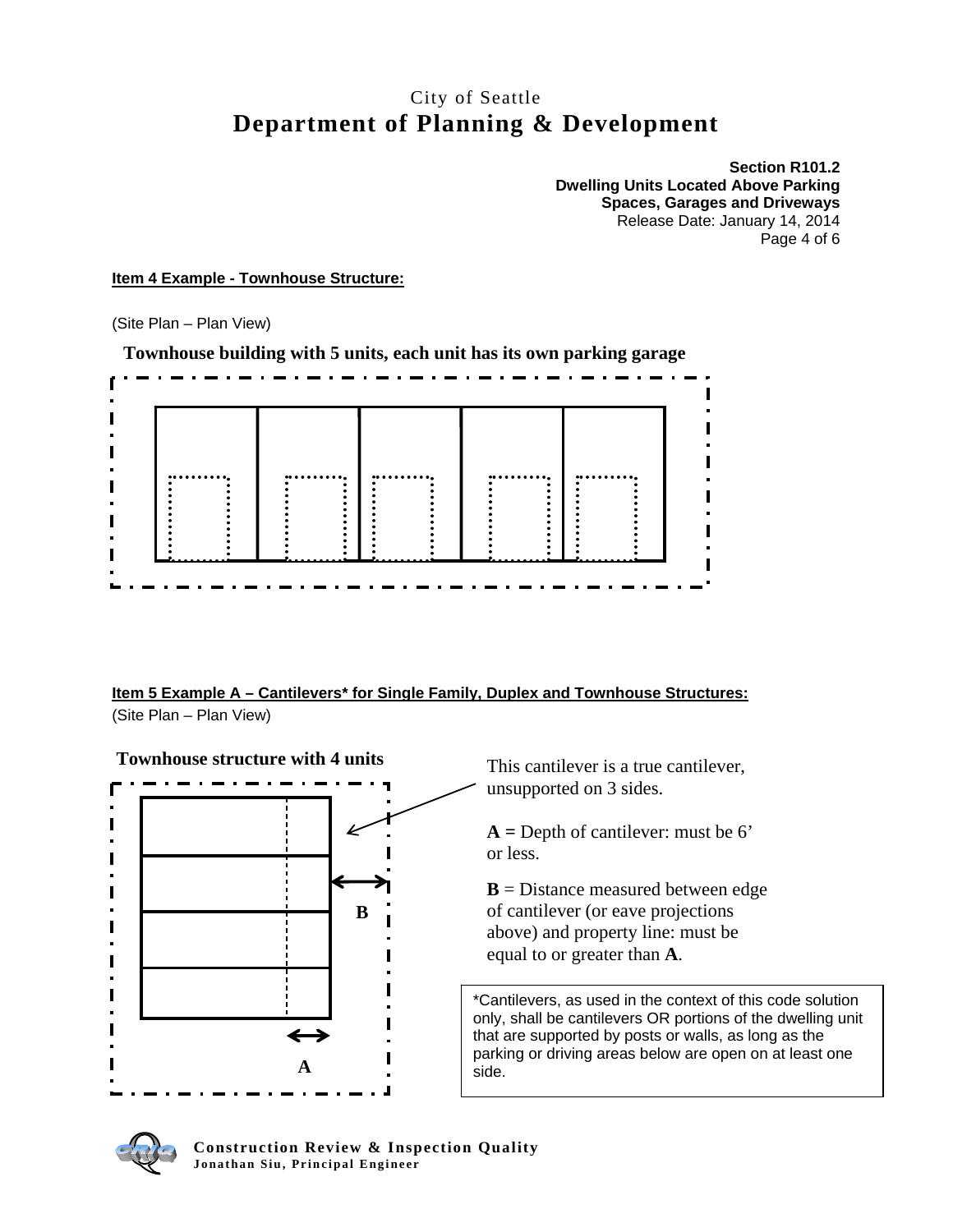**Section R101.2 Dwelling Units Located Above Parking Spaces, Garages and Driveways**  Release Date: January 14, 2014 Page 5 of 6

## **Item 5 Example B – Cantilevers\* for Single Family, Duplex and Townhouse Structures:**  (Site Plans – Plan View)



#### **Townhouse structure with 4 units**